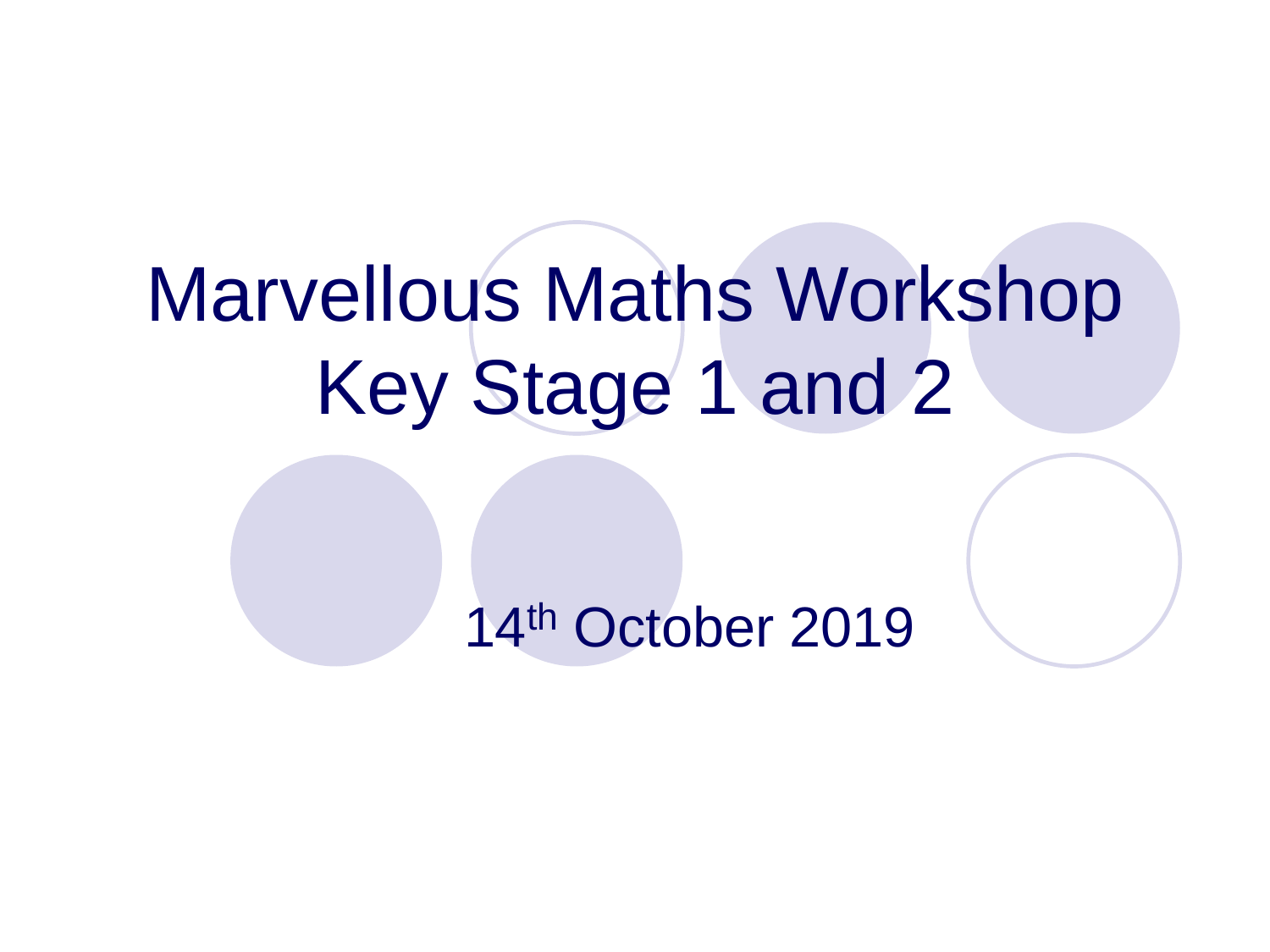#### The Mastery Approach

- Taught as a whole class everyone is doing the same thing – how they get there may vary
- A teaching sequence of concrete, pictorial and abstract
- **Fluency tasks**
- Mastery and greater depth sasks (Seghill Solver and Challenge Champion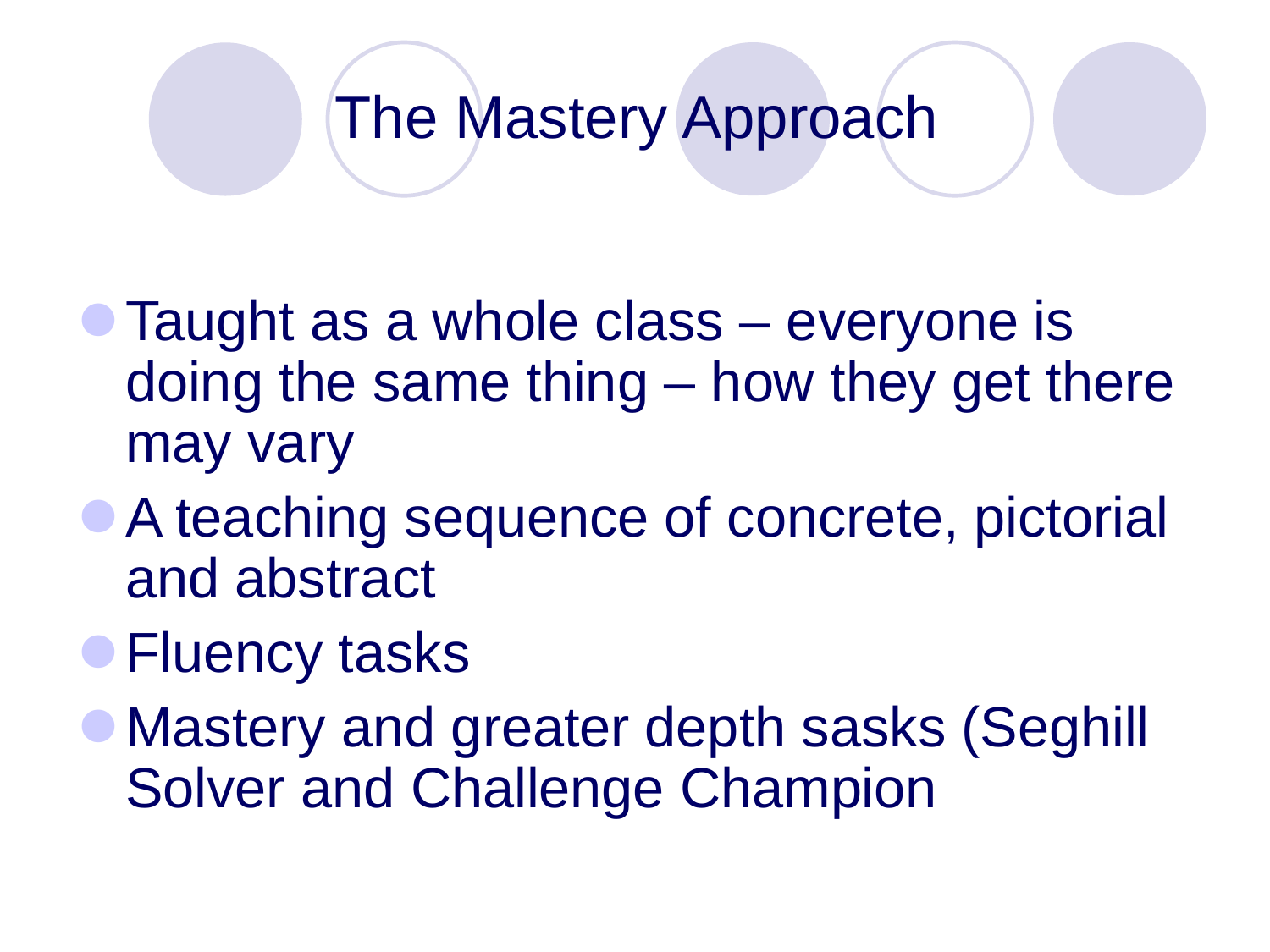#### KS1 and 2 maths curriculum

 Fluency - The national curriculum for mathematics aims to ensure that all pupils:

**become fluent** so that they have the ability to recall and apply knowledge rapidly and accurately.

 Reasoning and Problem Solving - The national curriculum for mathematics aims to ensure that all pupils:

**can reason mathematically** by using mathematical language accurately in order to explain why something happened, how they got an answer or to prove why something is true or untrue

**can solve problems** by applying their mathematics to a variety of problems with increasing sophistication, including breaking down problems into simpler steps and persevering in seeking solutions.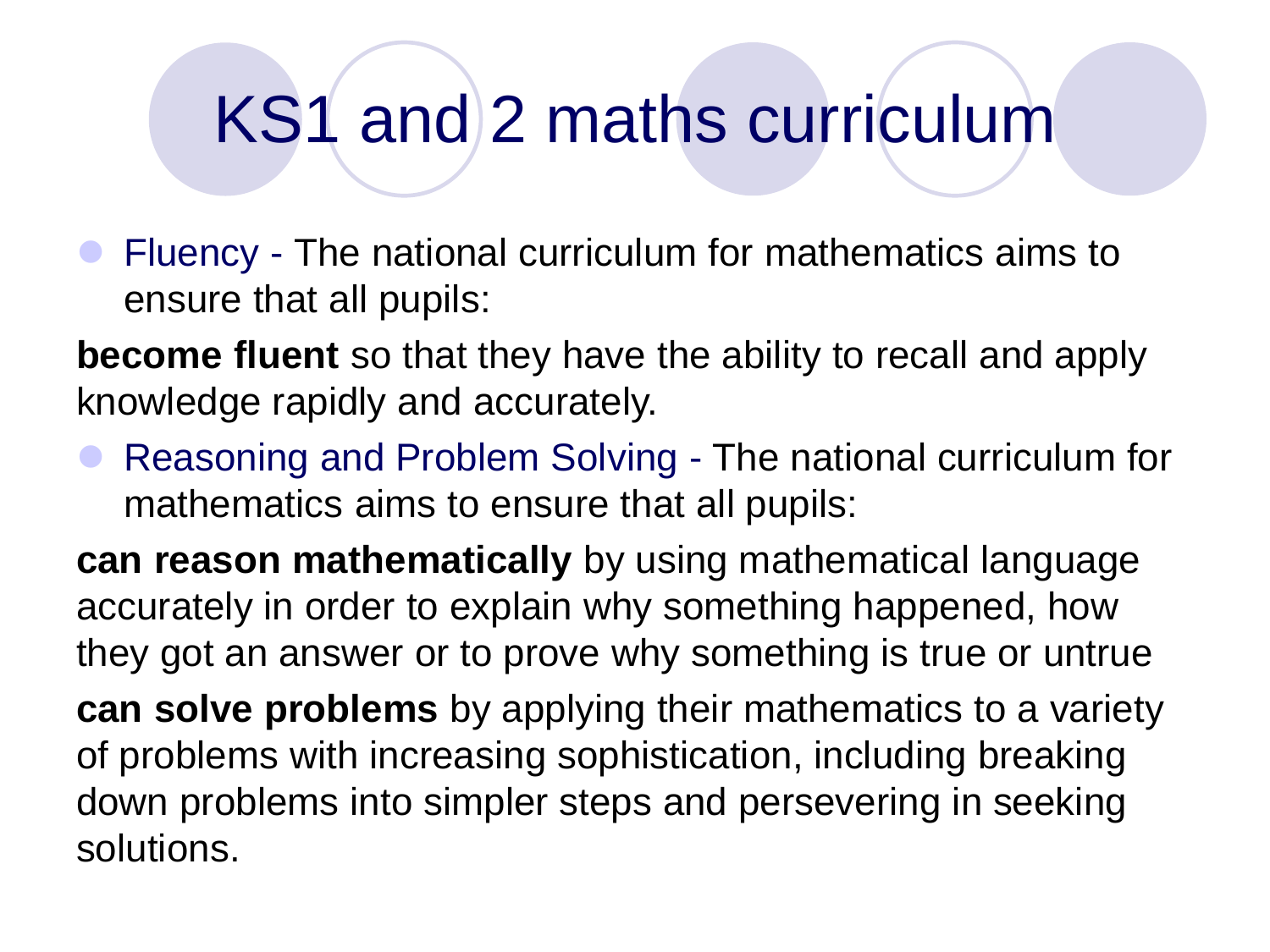## The importance of counting

- 1. Counting in a given number starting at zero link to multiplication tables
- 2 Counting in a given number starting at any number.
- 3. Counting backwards.
- 4. Missing numbers in number sequences.
- 5. Reasoning about whether a given number will be in a particular number sequence.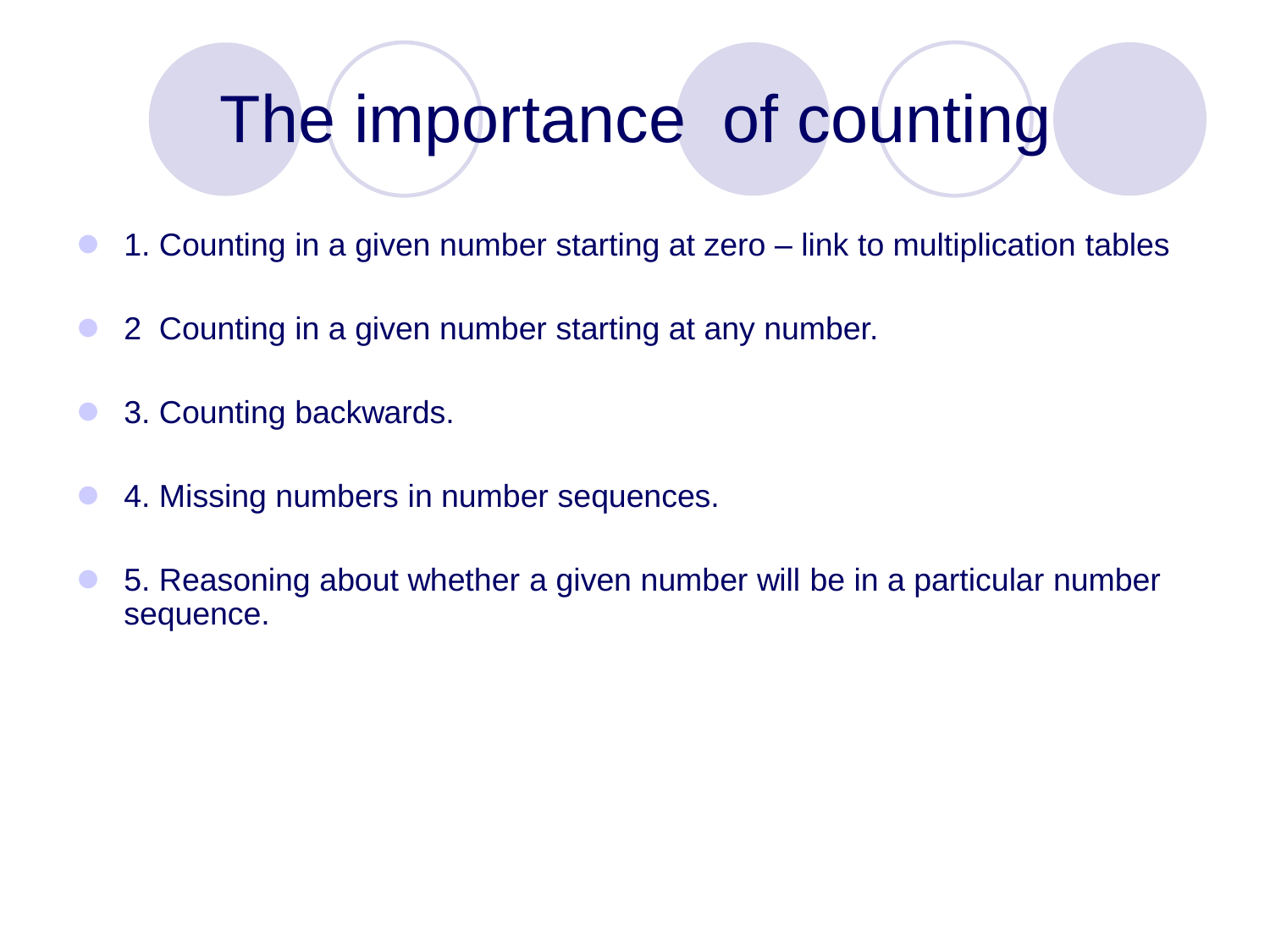

- Look at, talk about and use concrete manipulatives
- **Fluency tasks, mastery and greater depth** challenges
- **Have fun, explore and ask questions!**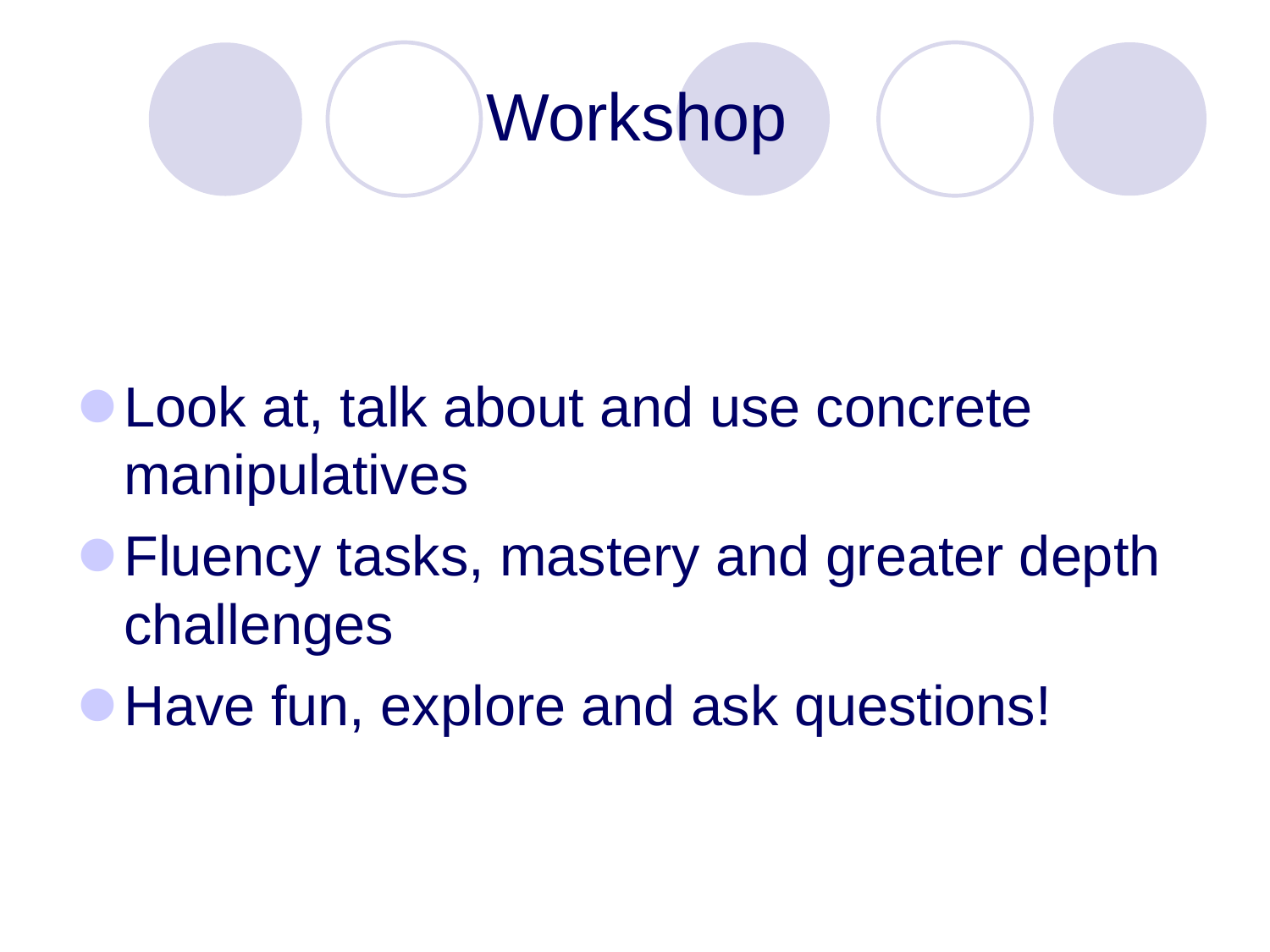

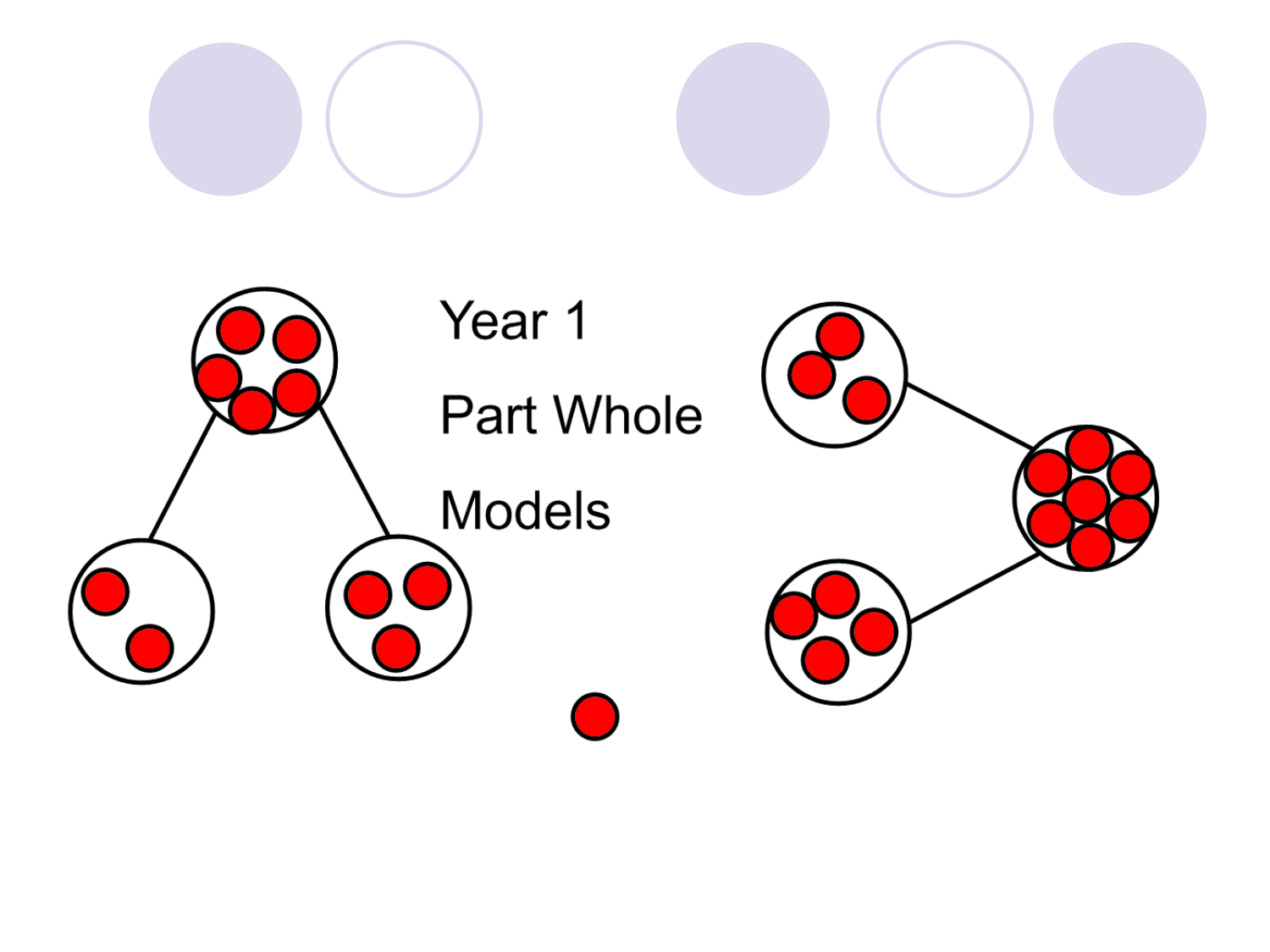

- A part is 4
- A part is 3
- The whole is 7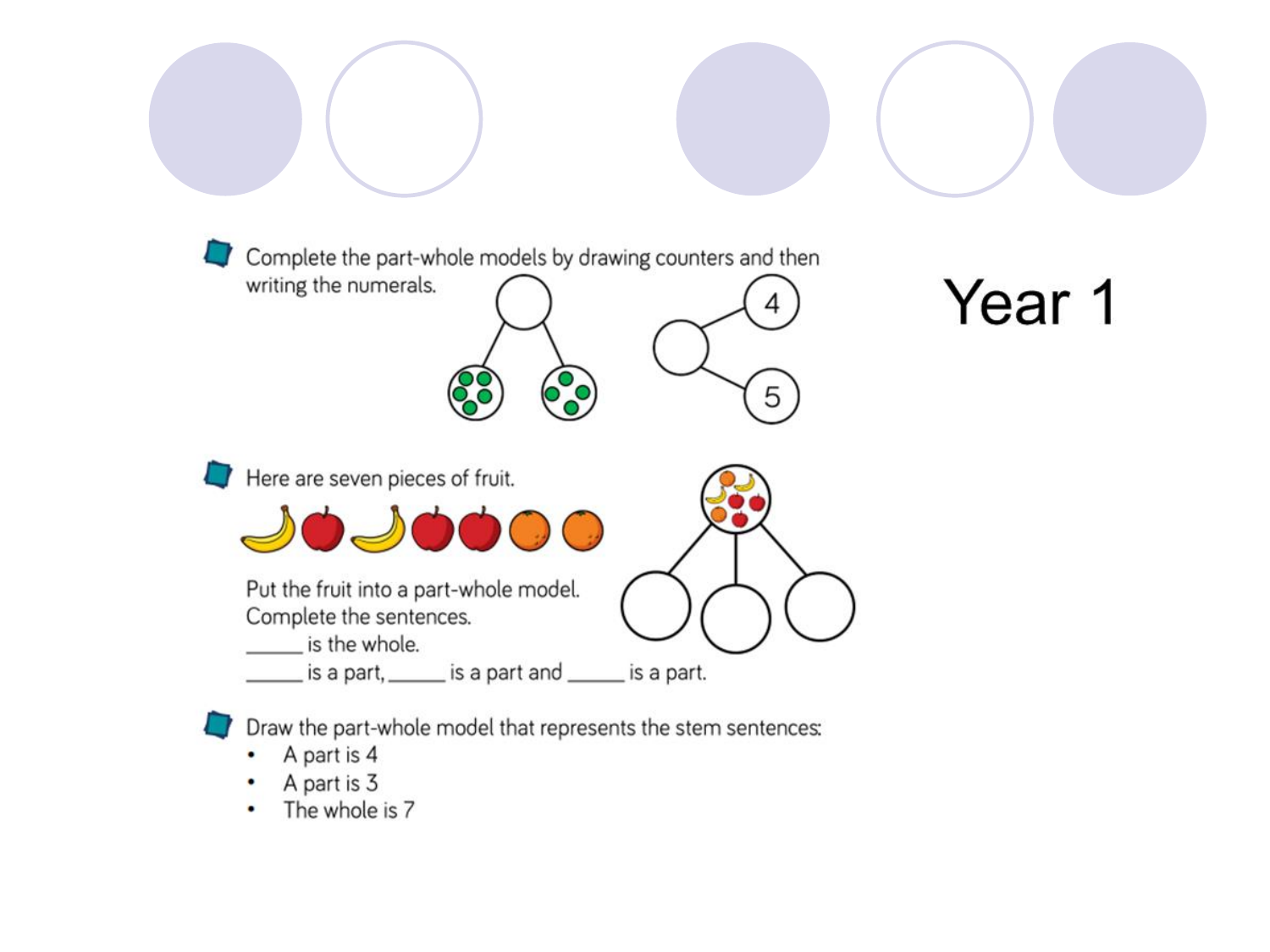



There are 6 animals.



How many different ways can you sort the animals?

Complete a part-whole model for each way.

Can you partition the animals into more than 2 groups?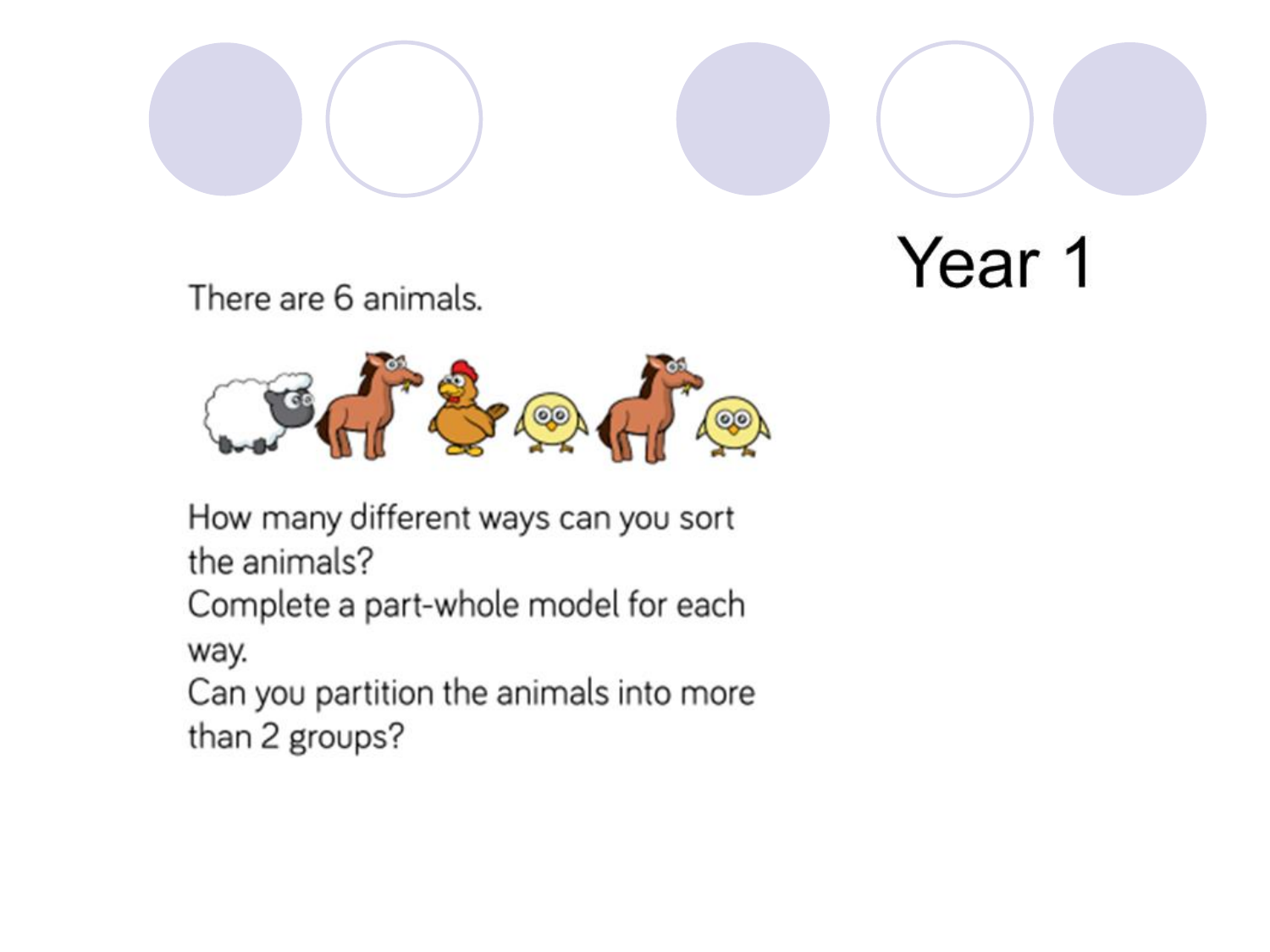

4 is the whole. How many different part-whole models can you draw to show this? Use different numbers for the parts every time.

## Year 1

Challenge Champion



Are any the same? Why?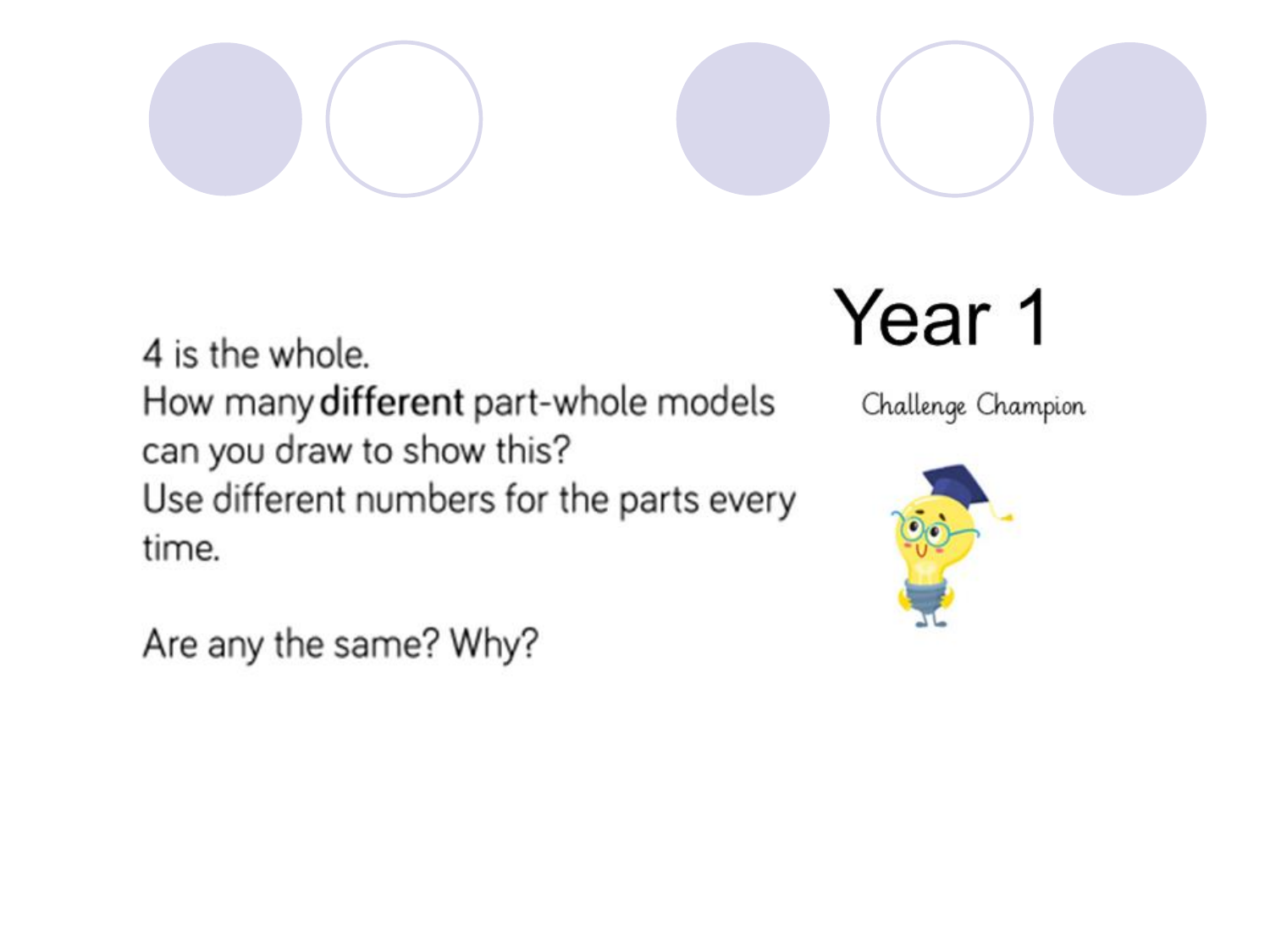

Work in groups of up to 8 children.

Can you split yourselves into different groups?

Think of different ways to group yourselves: hair colour, eye colour, gender, shoe size etc.

Complete a part-whole model for each way.

Can you partition into more than 2 groups?

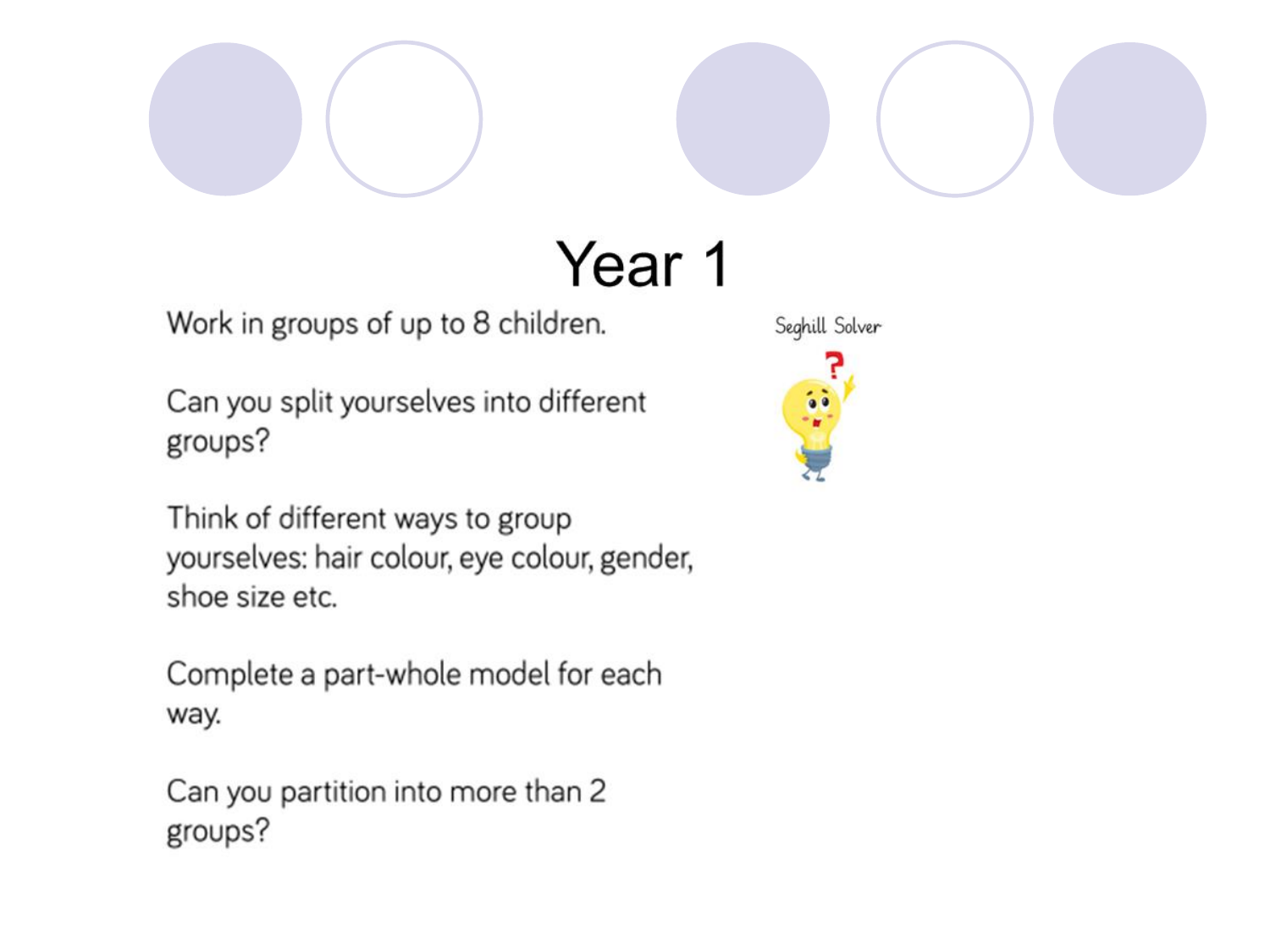

 $\mathcal{L}$ 

Year<sub>2</sub> **Part Whole Models**  $3 + 4 = 7$  $4 + 3 = 7$  $7 - 4 = 3$  $7 - 3 = 4$ 

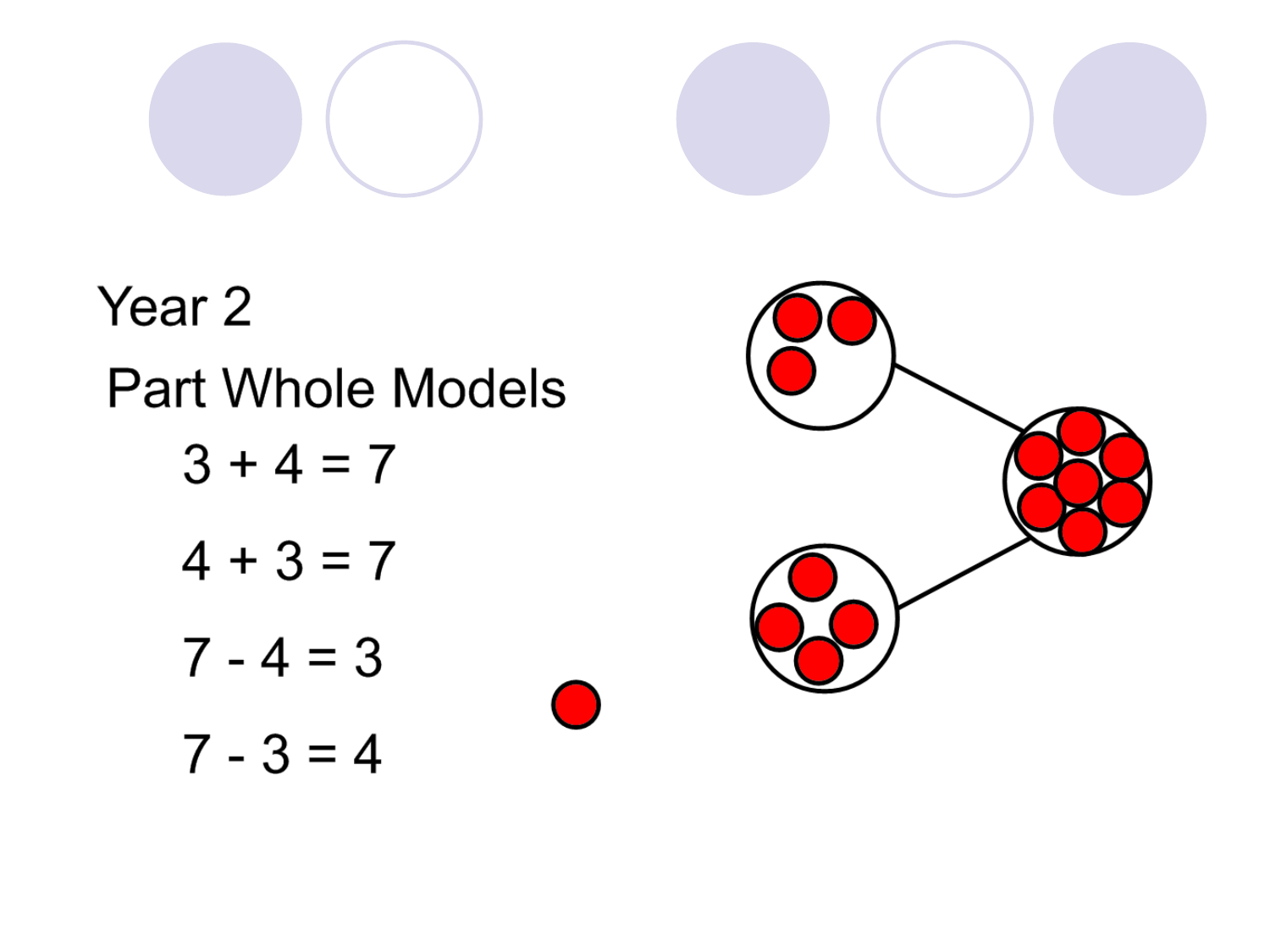

Using concrete apparatus, can you talk about the relationships between the different flowers?





One relationship shown by this part-whole model is  $15 + 5 = 20$ Can you write all associated number sentences in the fact family?





Look at the bar model below.

Can you write all of the number sentences in the fact family?

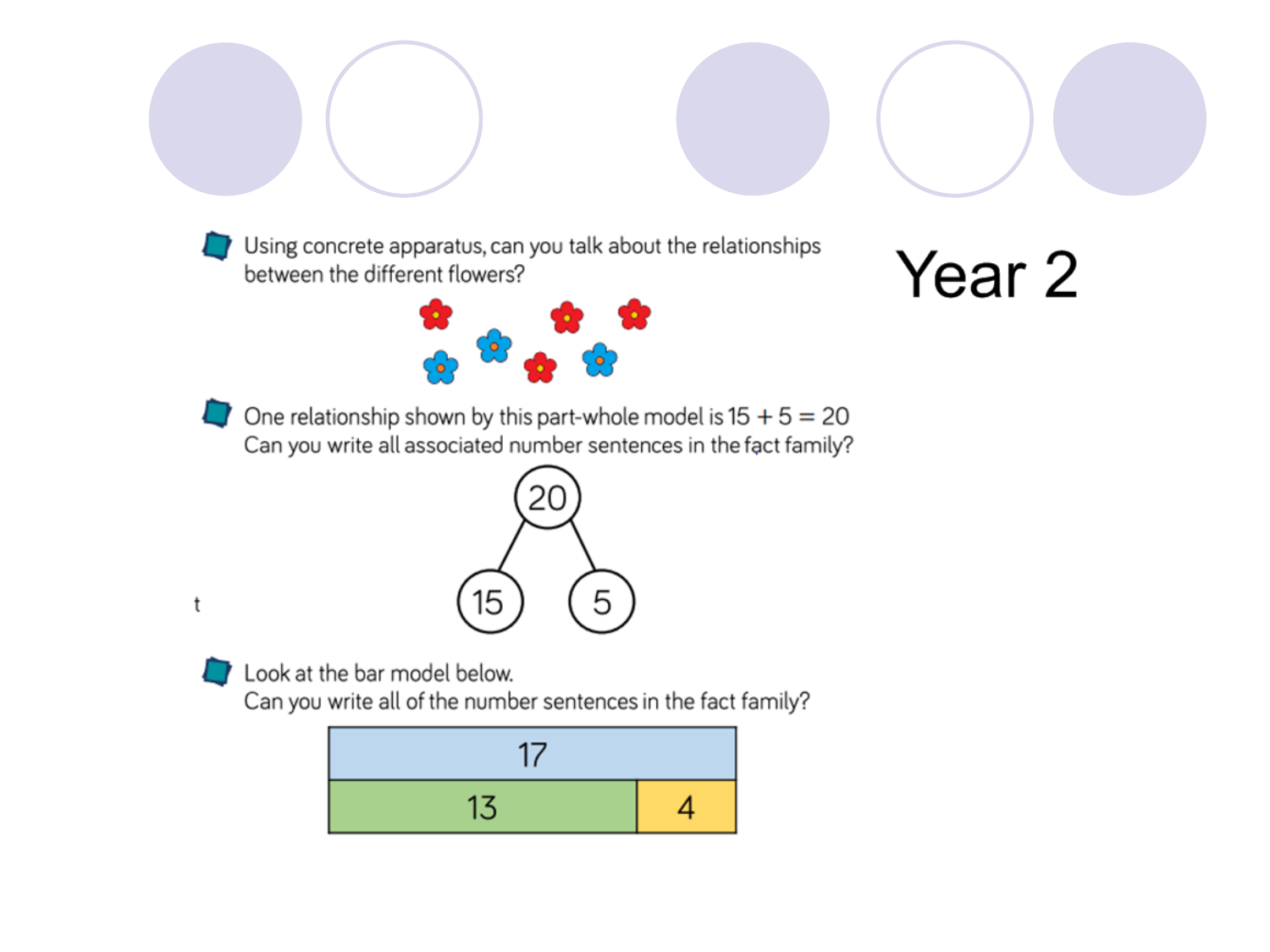Here is an incomplete bar model. The total is greater than 10 but less than 20

What could the missing numbers be? How many different combinations can you find?



Seghill Solver

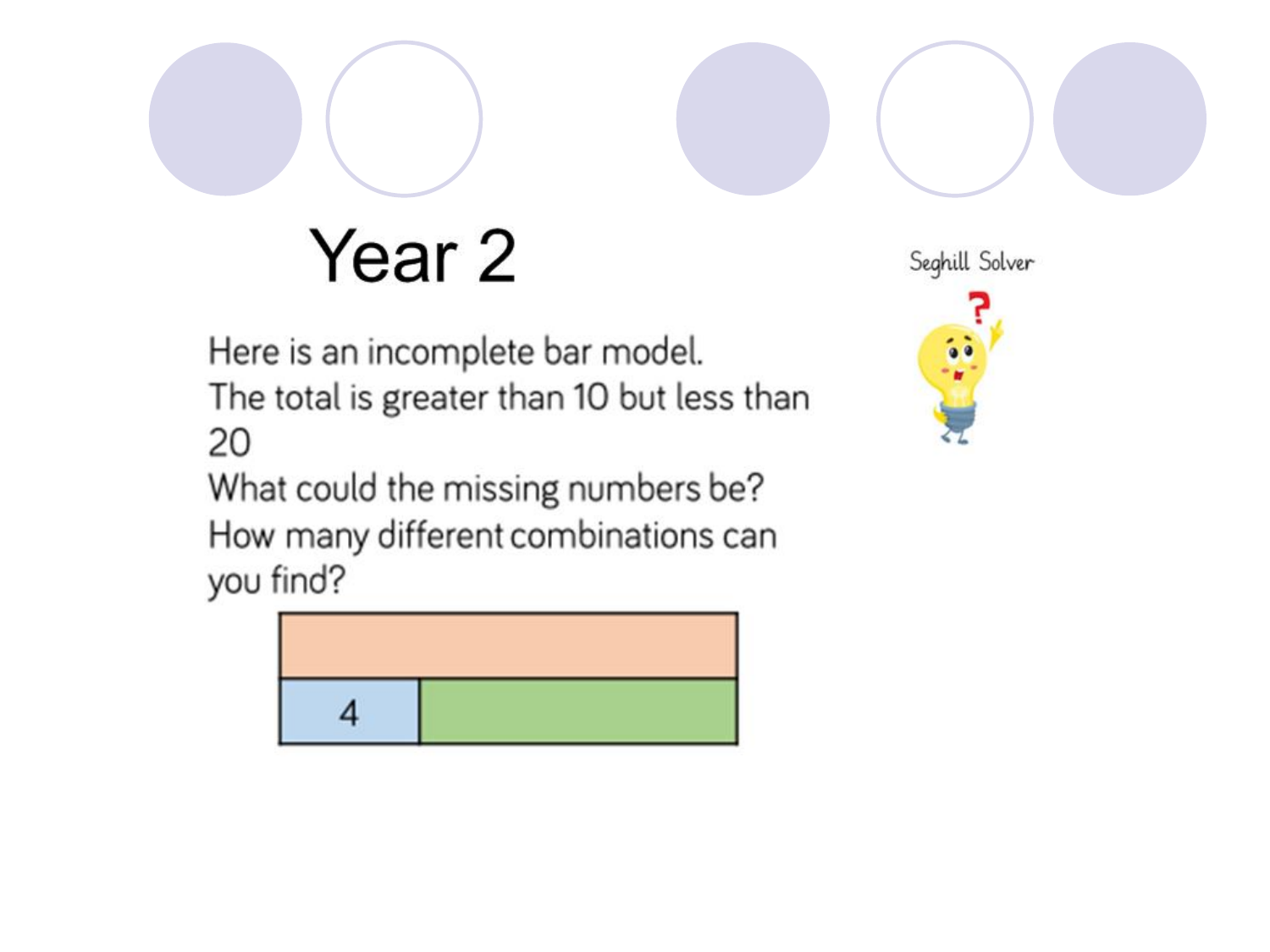



Challenge Champion

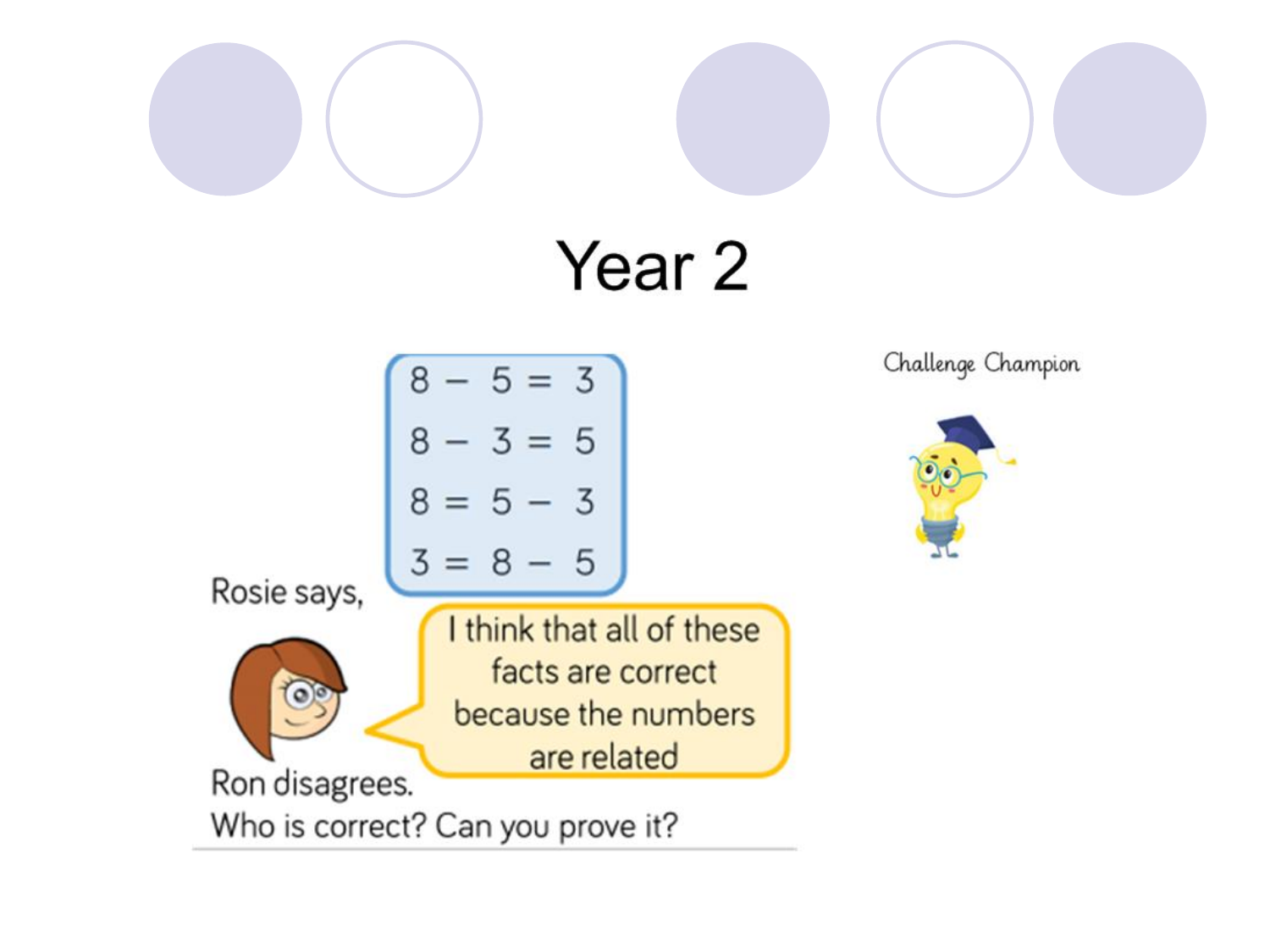



Challenge Champion



Which of the representations are equivalent to the bar model?



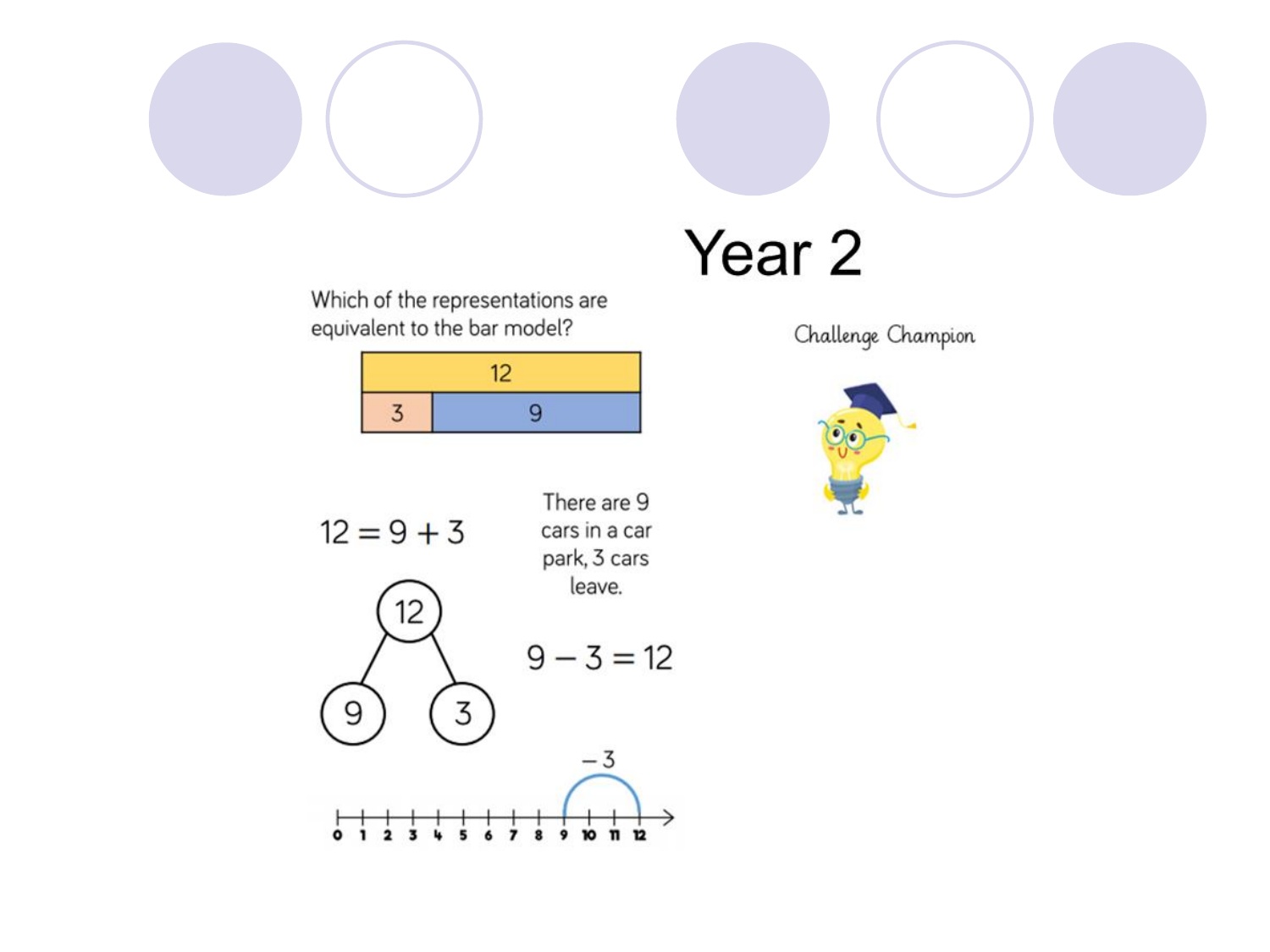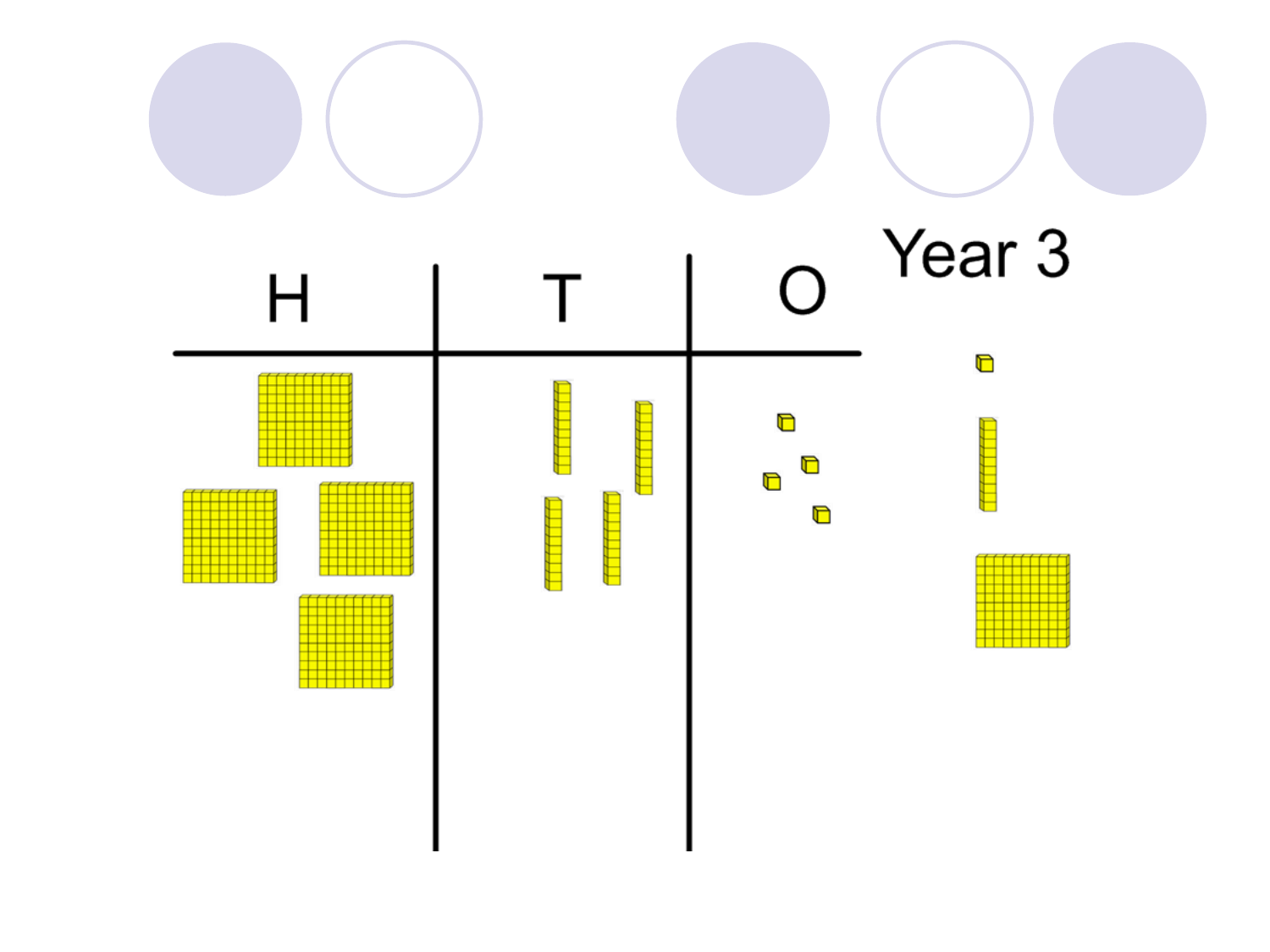



#### Year<sub>3</sub>

Use the place value grid to complete the calculations.

$$
214 - 3 = \underline{\hspace{1cm}} \qquad \qquad 214 + 3 = \underline{\hspace{1cm}}
$$

#### Complete:  $\Box$

| $356 - 5 =$ | $356 - 5 =$ | $356 - 5 =$ |
|-------------|-------------|-------------|
| $357 - 5 =$ | $356 - 4 =$ | $366 - 5 =$ |
| $358 - 5 =$ | $356 - 3 =$ | $376 - 5 =$ |
| $359 - 5 =$ | $356 - 2 =$ | $386 - 5 =$ |



Jack has 534 team points and gets four more. Tommy has 534 team points and loses four of his. How many team points does each person have? Who has the most?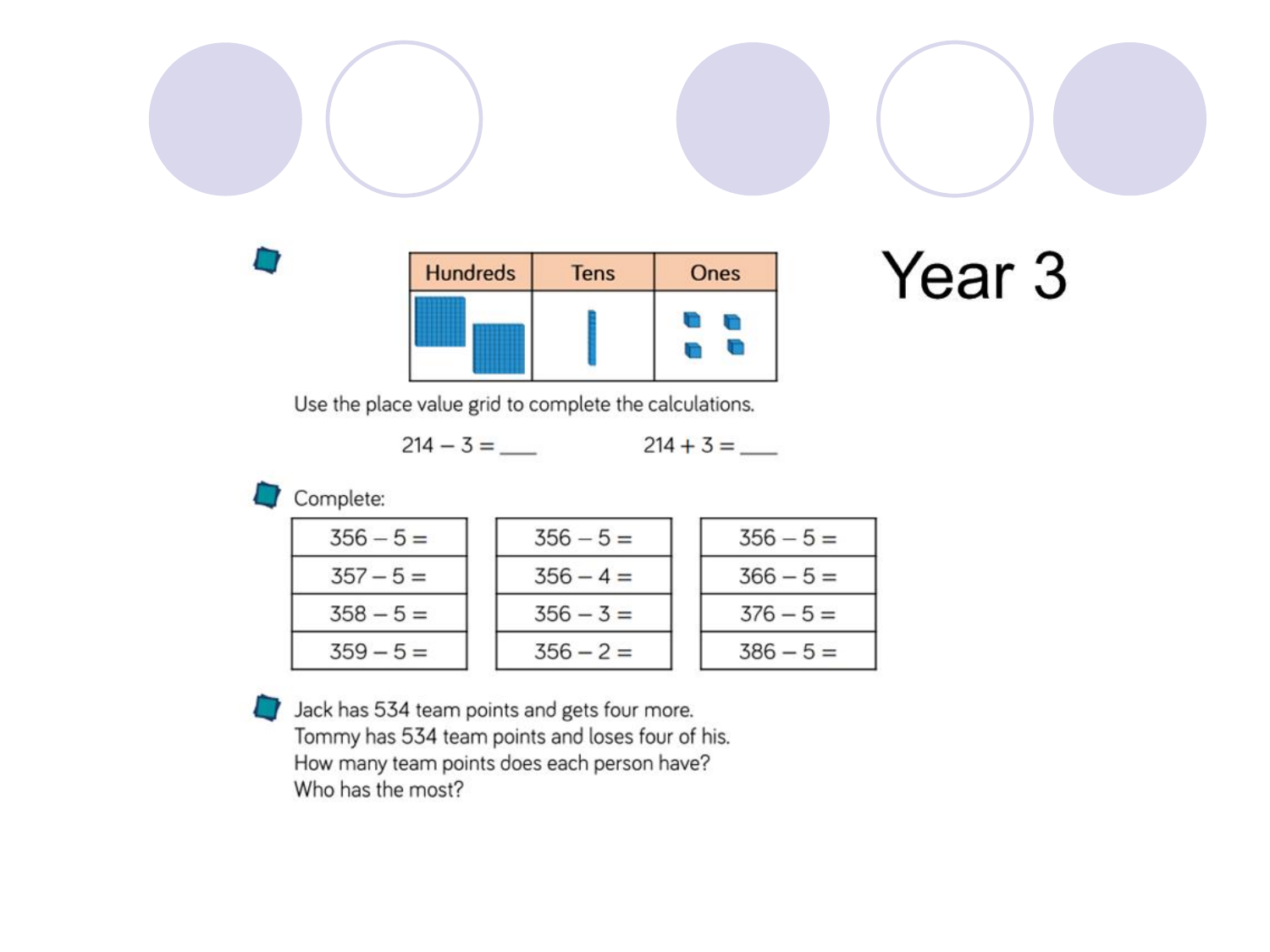

Rosie has added or subtracted ones to get this answer.

| <b>Hundreds</b> | <b>Tens</b> | Ones |  |
|-----------------|-------------|------|--|
|                 |             |      |  |

What could her calculation have been?

Her starting numbers are between and include 340 and 350

Did you use a strategy?

Do you see a pattern?

Seghill Solver



## Year<sub>3</sub>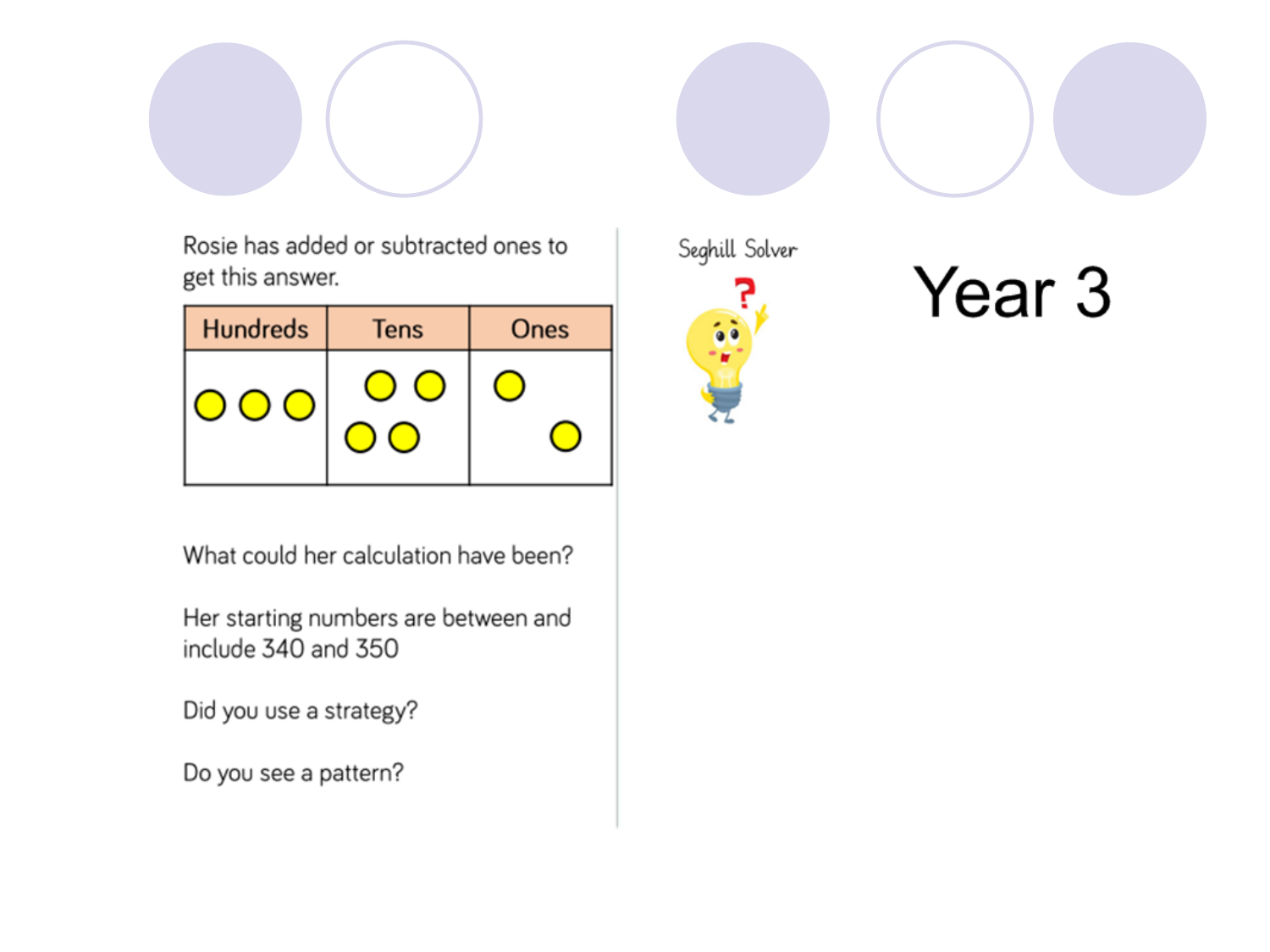

Which image does not represent  $339 - 8?$ 

Year<sub>3</sub>





Challenge Champion

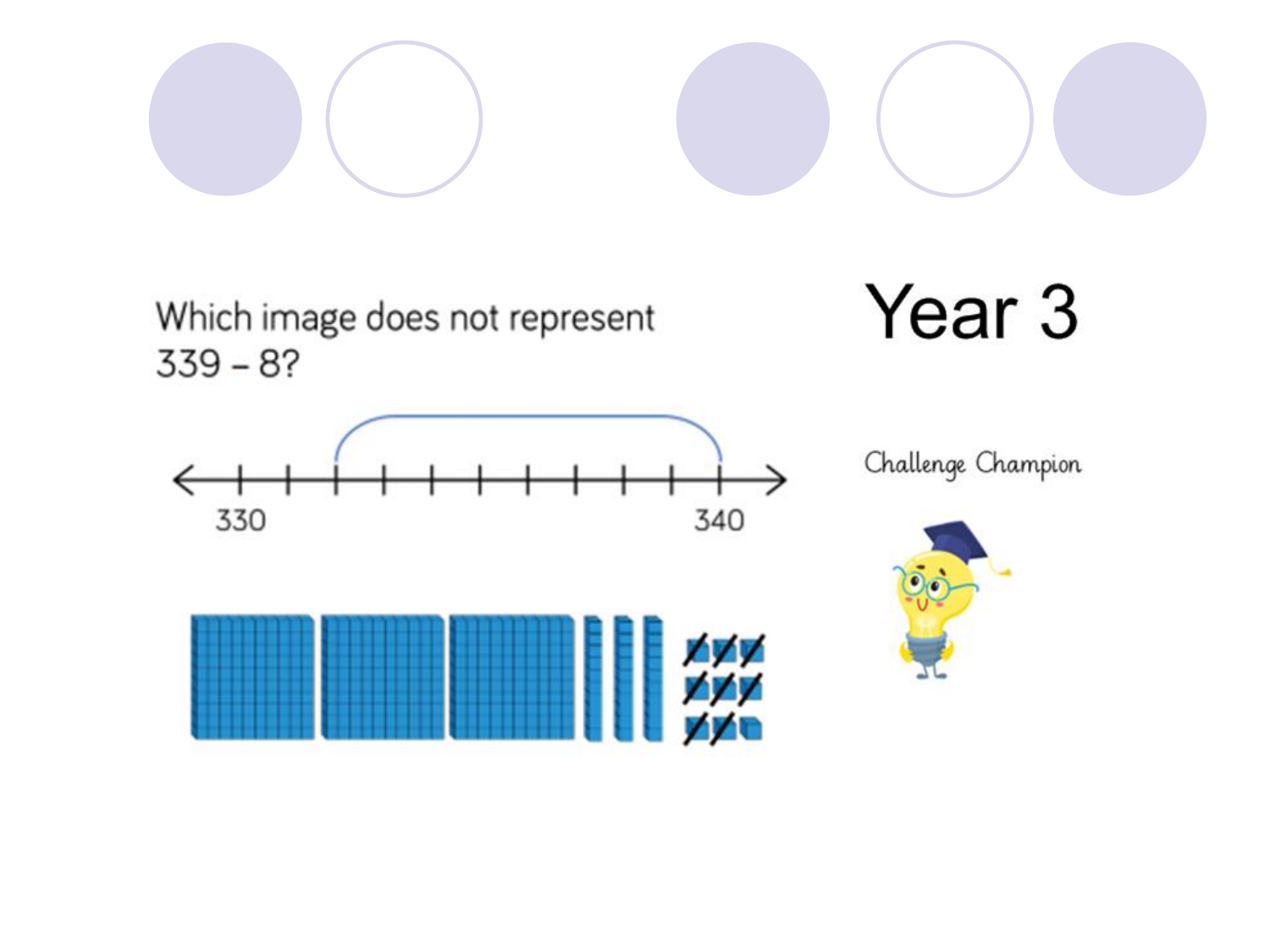



## Year<sub>3</sub>

Alex thinks the chart shows 456 - 4 Do you agree?

**Hundreds** Ones **Tens** 

Challenge Champion



Explain why.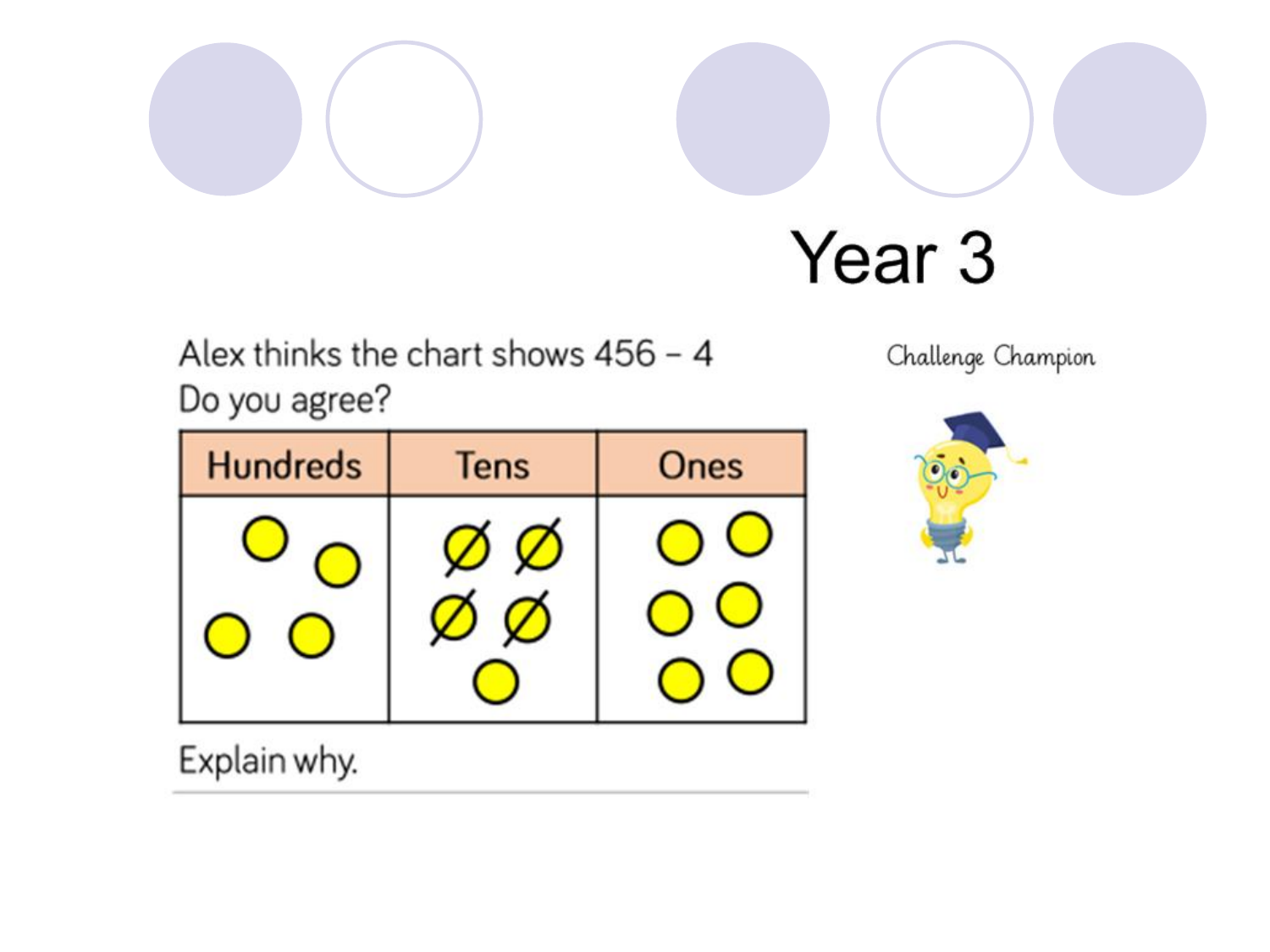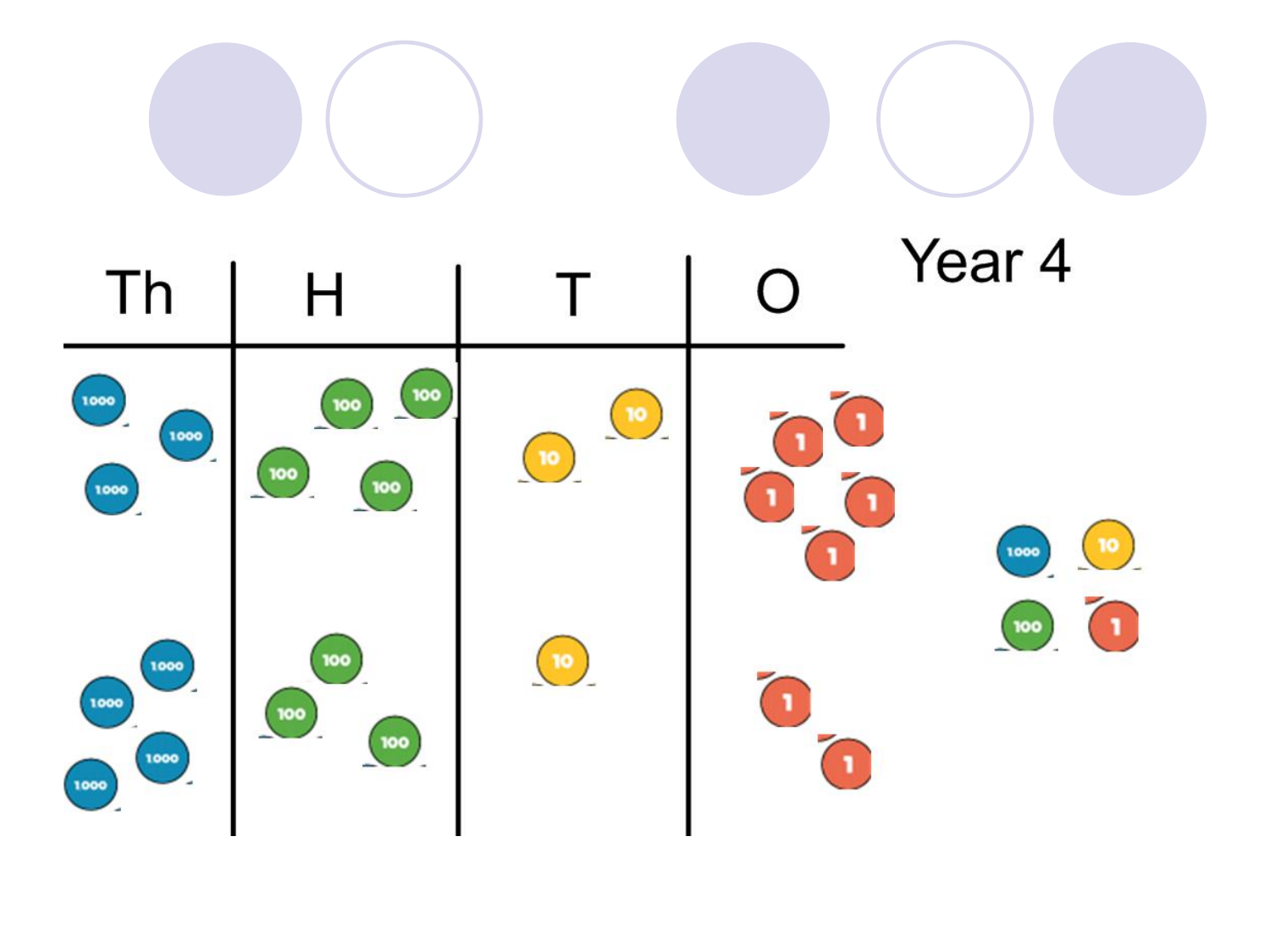

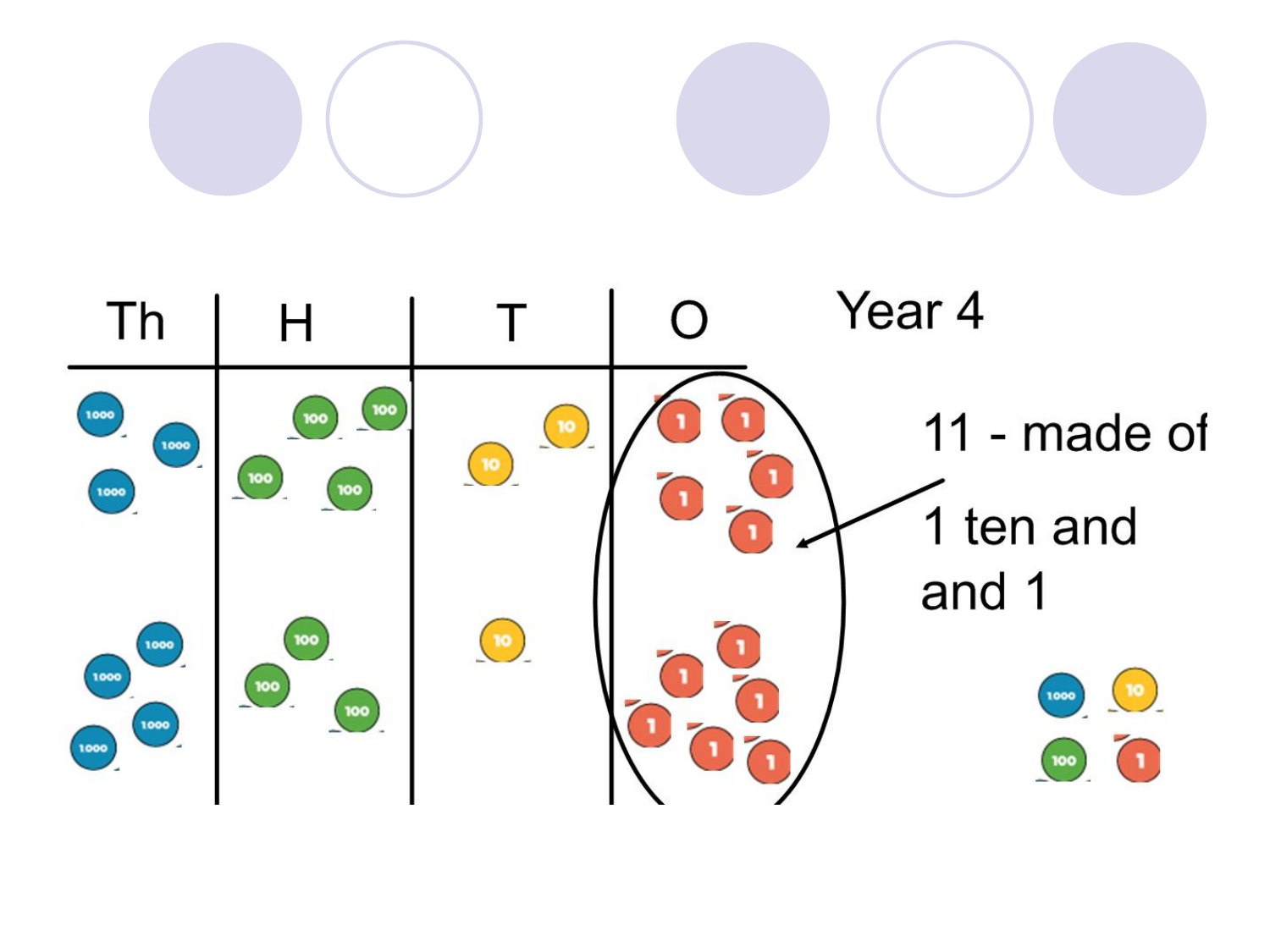